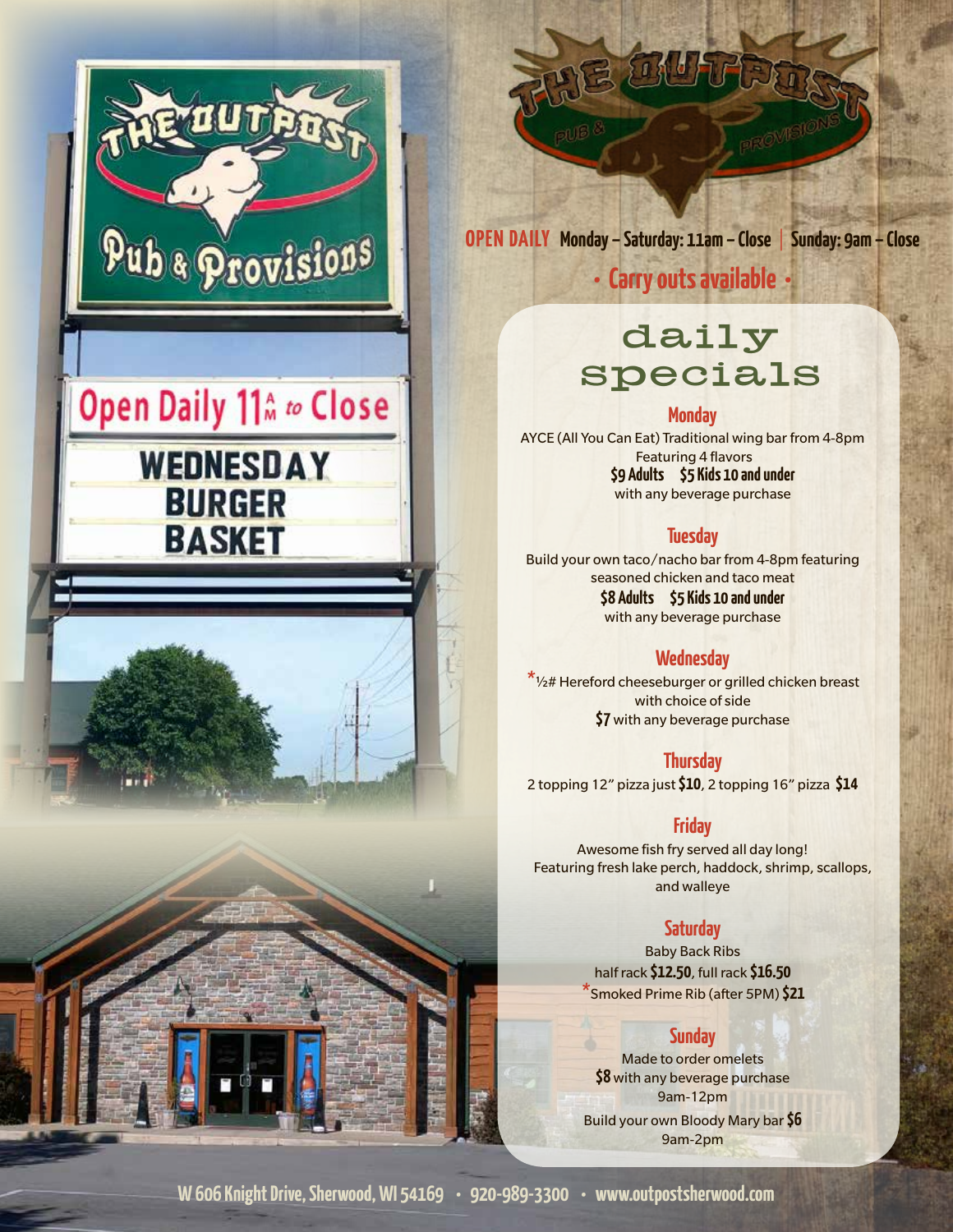# appetizers

| White Cheddar Cheese Curds - Served with ranch sauce  \$7.50 |  |
|--------------------------------------------------------------|--|
| Homemade Chips - Served with ranch sauce\$3.25               |  |
|                                                              |  |
| Cheesy Cauliflower – Served with nacho cheese\$7.50          |  |
| Onion Rings - Served with boom boom sauce\$5.50              |  |
| Broccoli Poppers - Served with ranch sauce \$7.50            |  |
| Deep Fried Mushrooms - Served with ranch sauce \$7.50        |  |
| Chicken Tenders – Served with choice of sauce \$7.50         |  |
| Mini Mozzarella Sticks - Served with marinara sauce  \$7.50  |  |
| Mini Egg Rolls - Served with sweet and sour sauce  \$6.50    |  |
|                                                              |  |
| Jalapeno Poppers - Served with southwest ranch\$7.50         |  |
| Mini Tacos - served with a side of sour cream\$4.50          |  |
| Southwest Egg Rolls - Served with southwest ranch  \$7.50    |  |
| $\alpha$ in the first term is the $\alpha$                   |  |

#### **Combo Basket (Fries included for free)**

| Choose any two - \$10.00                                  |  |
|-----------------------------------------------------------|--|
| Choose any three - \$13.00                                |  |
| Choose any four - \$16.00                                 |  |
| **** Pick and Choose from Above Items****                 |  |
| Spinach Dip – served with homemade tortilla chips\$7      |  |
| Bread Sticks – served with marinara or nacho cheese\$5.25 |  |
|                                                           |  |

# outpost wings

**Boneless Wings**

#### **Traditional Wings**

½ dozen - \$6.00 1 dozen - \$11.00 2 dozen - \$21.00

½# Boneless Wings - \$6.00 1# Boneless Wings - \$11.00

#### **Sauces**



**Add French fries to any wing order for just \$1.50!**

# drinks

| Coke, Diet Coke, Mountain Dew, Diet Dew, Sprite,        |
|---------------------------------------------------------|
| Diet Sprite, Dr. Pepper, Lemonade, Unsweetened Iced Tea |
|                                                         |
| Root Beer, Orange, Cream Soda, Sun Drop                 |

| White or Chocolate Milk, Juice Large \$2.25 Small \$1.50 |  |  |
|----------------------------------------------------------|--|--|
|                                                          |  |  |

*\*Consuming raw or undercooked meats, poultry, seafood, shellfish, or eggs may increase your risk of foodborne illness.*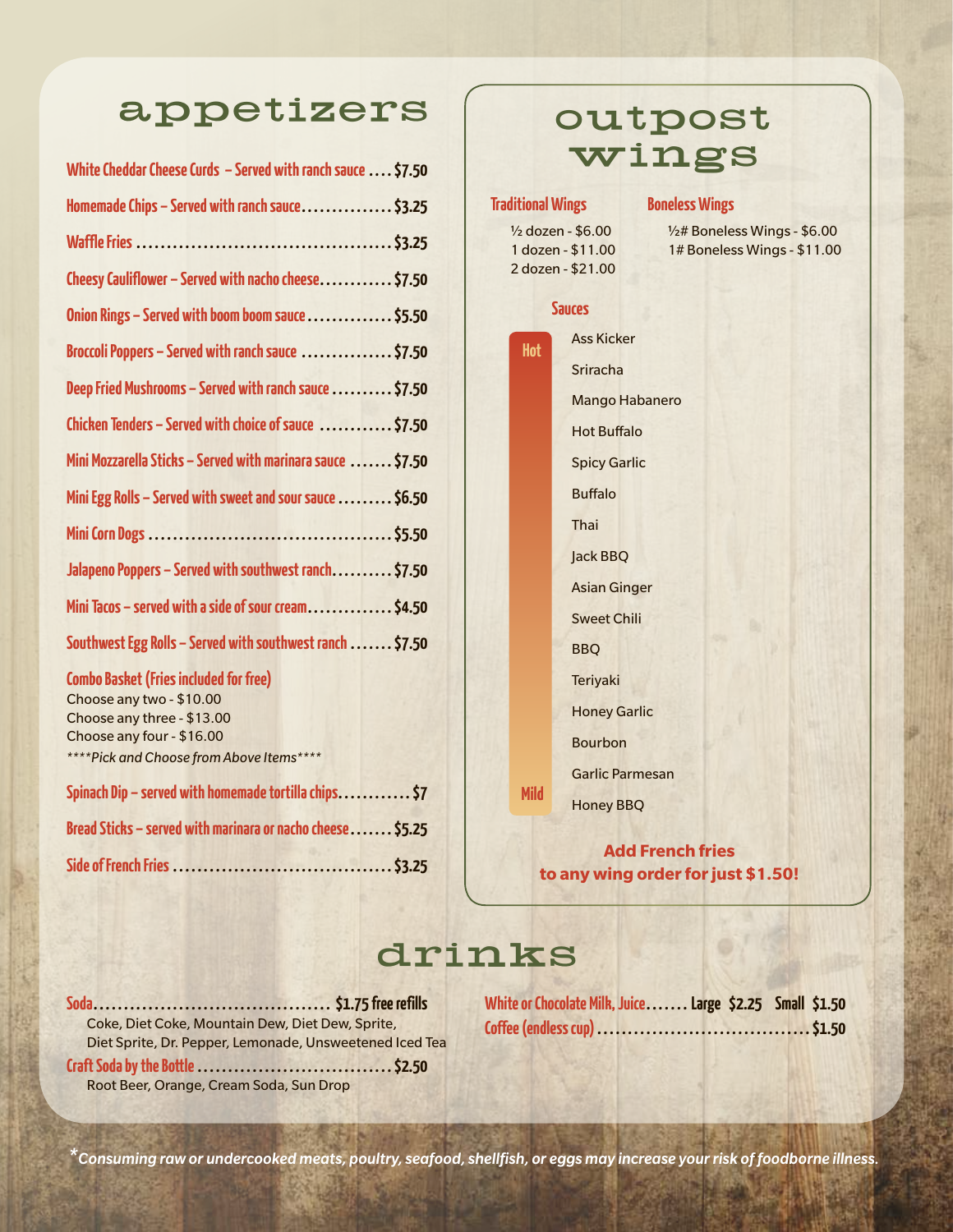# burgers, chicken and more

|                                                                                                                                                                                                                                                                                                                                                                                                                                                                                                                                                                                                                                                                                                       | Yes that is right, you can choose from $a \frac{1}{2}\#$ burger, boneless chicken breast,<br>turkey burger, or black bean veggie burger! Now pick your style!                                                                                                                                                                                                                                                                                                                                                                                                                                                                                        |
|-------------------------------------------------------------------------------------------------------------------------------------------------------------------------------------------------------------------------------------------------------------------------------------------------------------------------------------------------------------------------------------------------------------------------------------------------------------------------------------------------------------------------------------------------------------------------------------------------------------------------------------------------------------------------------------------------------|------------------------------------------------------------------------------------------------------------------------------------------------------------------------------------------------------------------------------------------------------------------------------------------------------------------------------------------------------------------------------------------------------------------------------------------------------------------------------------------------------------------------------------------------------------------------------------------------------------------------------------------------------|
| Topped with lettuce and tomato<br>Your choice of cheese, topped with lettuce and tomato<br>Topped with Swiss cheese, fresh delicious sautéed<br>mushrooms<br>Topped with pepper jack cheese, jalapeño bottle caps,<br>lettuce, tomato, then covered with chipotle aioli served<br>on a grilled tolera roll<br>Topped with cheddar cheese, bacon, lettuce, and<br>tomato<br><b>Topped with American cheese, Thousand Island</b><br>dressing, lettuce, and tomato                                                                                                                                                                                                                                       | Served on toasted marble rye with a combination of<br>Swiss cheese, cheddar cheese, and fried onions<br>Topped with sautéed mushrooms and onions, crisp<br>bacon, onion rings, lettuce, tomato and your choice<br>of cheese<br>$\frac{1}{2}$ burger and $\frac{1}{4}$ brat patty topped with American<br>cheese, crisp bacon, and sautéed onions<br>Topped with black and green olives, onions, tomato, and<br>feta cheese<br>Topped with ham, pineapple, smoked gouda and a hint<br>of teriyaki sauce on a grilled tolera roll<br>Topped with your choice of cheese, crisp bacon, lettuce,<br>tomato, and an egg over easy on a grilled tolera roll |
| Smoked Brisket Sandwich \$10.50<br>Brisket smoked in our own smoker for over 14 hours,<br>topped with a smoked Gouda and served on a grilled<br>tolera roll<br>Grilled marble rye, sliced corned beef, Swiss cheese,<br>sauerkraut and topped with Thousand Island dressing<br>Smoked pork shoulder, shaved ham, bacon, cheddar<br>cheese, topped with your choice of bbq sauce on a<br>grilled tolera roll<br>Pork shoulder, ham, pickles, and Swiss cheese, topped<br>with Dijon mustard and served on a grilled tolera roll<br>A mound of BBQ pork served on grilled Texas toast<br>A 6oz rib eye grilled to your liking, topped with sautéed<br>mushrooms and onions then covered with mozzarella | Thinly sliced roast beef and mozzarella cheese grilled and<br>served on a toasted tolera roll with homemade au jus<br>A traditional club 3 layers high of turkey, ham, bacon,<br>American cheese, lettuce, tomato, and mayo<br>6 slices of ham, with cheddar cheese, all served on<br>grilled Texas toast<br>Turkey, lettuce, tomato, and bacon served on toasted<br><b>Texas toast</b><br>5 strips of bacon, mayo, lettuce, and tomato<br>Your choice of cheese grilled on Texas toast                                                                                                                                                              |

### **All the above served with your choice of side**

cheese

#### **Sides**

French Fries, Waffle Fries, Homemade Potato Chips, Fresh Fruit, Cottage Cheese, Homemade Potato Salad Substitute with Onion Rings, Brown Rice & Quinoa for \$1.50, or Cheese Curds or Mozzarella Sticks for \$2.50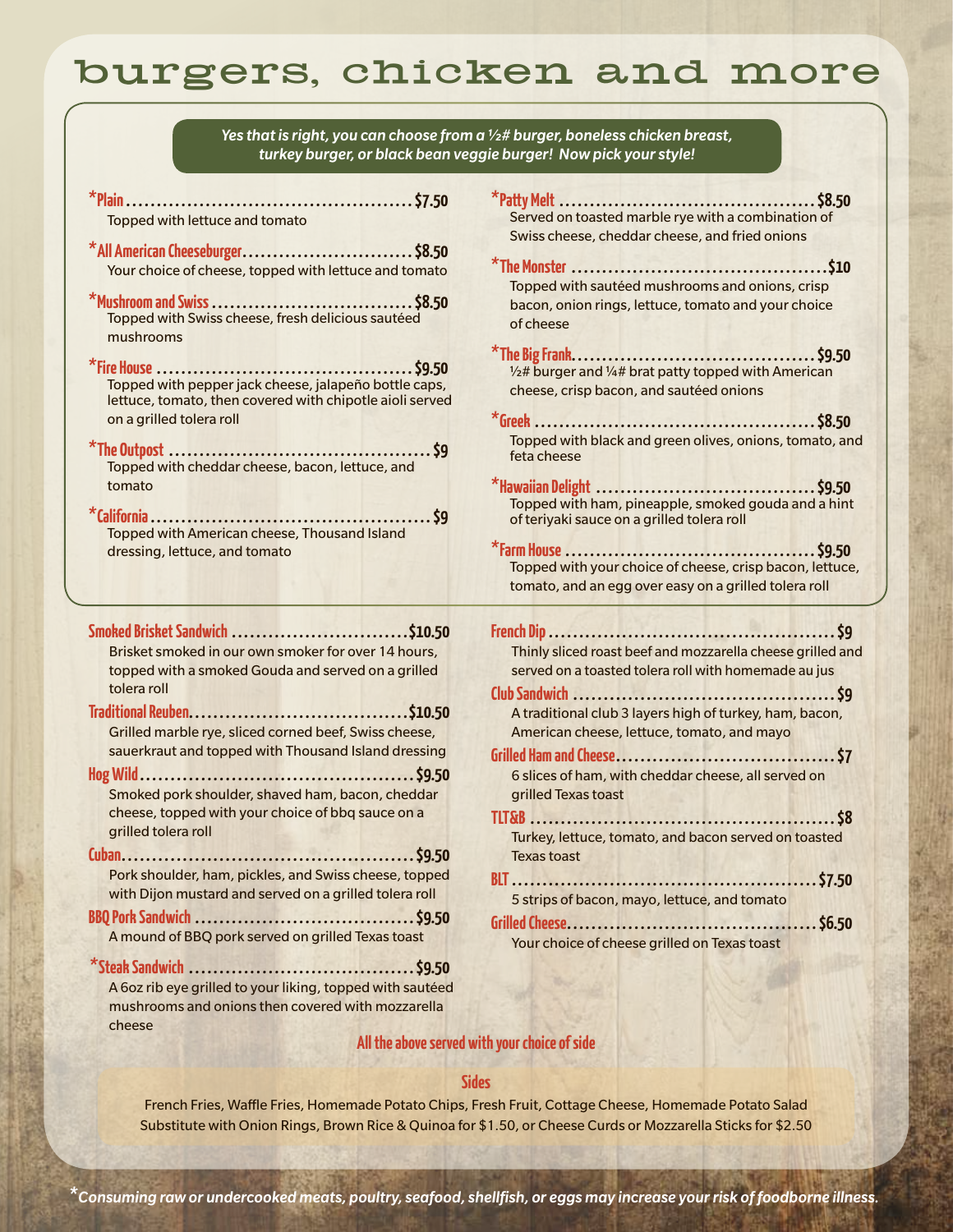### wraps

#### **\$9.50 each**

*Includes your choice of side*

#### **Caesar**

Grilled or crispy chicken parmesan and mozzarella cheese, shredded lettuce, and Caesar dressing

#### **TLT&B**

Thinly sliced turkey with cheddar cheese, bacon, lettuce, tomato, and mayo

#### **Southwest**

Grilled or crispy chicken, pepper jack cheese, black beans, corn relish, lettuce, tomato, and southwest ranch

#### **Buffalo Blue**

Grilled or crispy chicken shaken in buffalo sauce, cheddar cheese, lettuce, tomato, and blue cheese dressing

#### **Chicken Bacon Ranch**

Grilled or crispy chicken, cheddar cheese, bacon, lettuce, tomato, and homemade ranch dressing

#### **Jack Daniels**

Grilled or crispy chicken, cheddar cheese, lettuce, tomato, and onions, topped with homemade spicy Jack Daniels BBQ sauce

#### **Club**

Turkey, ham, bacon, cheddar cheese, lettuce, tomato, and mayo

#### **South of the Boarder**

Grilled or crispy chicken with lettuce, tomato, onion, black olives, and salsa

#### **Spinach Wrap**

Grilled or crispy chicken, spinach dip, mozzarella and parmesan cheese, and tomato

#### **Sides**

French Fries, Waffle Fries, Homemade Potato Chips, Fresh Fruit, Cottage Cheese, Homemade Potato Salad

Substitute with Onion Rings, Brown Rice & Quinoa for \$1.50, Cheese Curds or Mozzarella Sticks for \$2.50

### mexican

*All items are served with salsa and sour cream Add guacamole \$1.50*

| Sliced chicken breast, cheddar cheese, and grilled to                                                                                                                                                                          |
|--------------------------------------------------------------------------------------------------------------------------------------------------------------------------------------------------------------------------------|
| perfection                                                                                                                                                                                                                     |
|                                                                                                                                                                                                                                |
| Stuffed with a cheddar cheese blend                                                                                                                                                                                            |
|                                                                                                                                                                                                                                |
| Grilled rib eye, pepper jack cheese, roasted peppers                                                                                                                                                                           |
| and onions                                                                                                                                                                                                                     |
| BAB (Big Awesome Burrito)  \$9.50                                                                                                                                                                                              |
| Our large flour tortilla shell filled with seasoned sliced                                                                                                                                                                     |
| chicken breast or taco meat, Mexican rice, and black                                                                                                                                                                           |
| beans all rolled up and topped with lettuce, tomato,                                                                                                                                                                           |
| onion, cheddar cheese, and black olives                                                                                                                                                                                        |
|                                                                                                                                                                                                                                |
| A flour tortilla filled with seasoned grilled chicken or taco                                                                                                                                                                  |
| meat, and cheddar cheese all rolled up and deep fried to                                                                                                                                                                       |
| golden brown, topped with a smoky taco sauce, lettuce,                                                                                                                                                                         |
| tomato, cheddar cheese, onion, and black olives                                                                                                                                                                                |
| and the contract of the contract of the contract of the contract of the contract of the contract of the contract of the contract of the contract of the contract of the contract of the contract of the contract of the contra |

**Nachos . . small \$7.50 large \$10.50**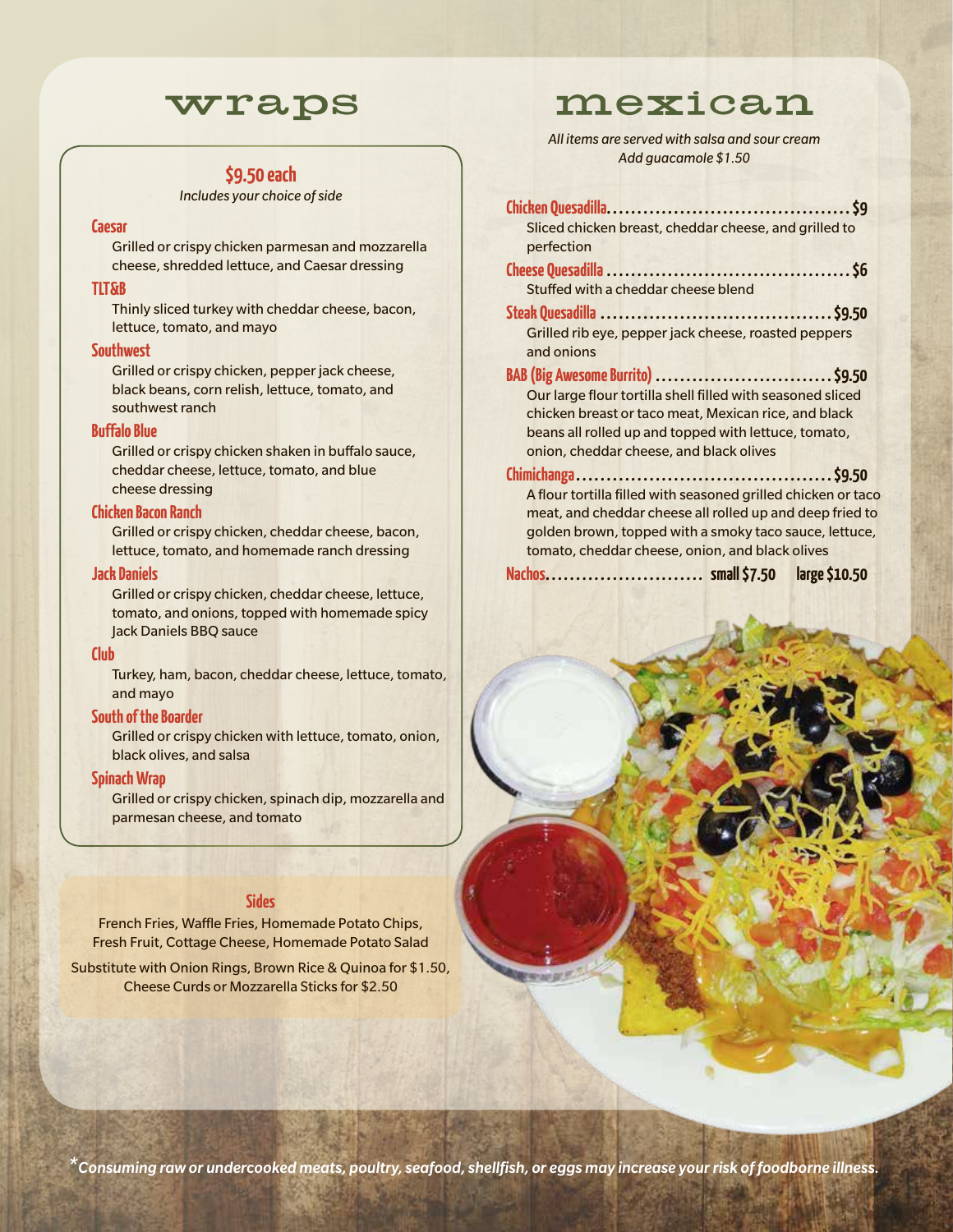# specialty flatbreads

### **Award Winning \$9.50 each**

#### **Brisket Flatbread**

A beer infused smoked queso, chopped brisket, roasted peppers, onions, and mozzarella cheese. Baked then topped with fresh basil and parmesan cheese

#### **Reuben Flatbread**

Thousand Island dressing, chopped corned beef, sauerkraut, Swiss and mozzarella cheese. Served with a side of Thousand Island dressing

#### **Chicken Bacon Ranch Flatbread**

Chicken, bacon, ranch and mozzarella cheese baked then topped with fresh lettuce, tomato, cheddar cheese and drizzled with ranch dressing

#### **Chicken Alfredo Flatbread**

Chicken, Alfredo sauce, onions, and mushrooms. Topped with mozzarella cheese

## entrees

## *\****Burbon Pork Chop (Two 6 oz. chops) . . . . . . . . . . . . . . . . . . . . . .\$13 Chicken Oscar . . . . . . . . . . . . . . . . . . . . . . . . . . . . . . . . . . . . . . . . . .\$13**

Our delicious center cut chops served with your choice of side and soup or salad brown rice and quinoa. Topped with grilled asparagus

#### *\****Tenderloin . . . . . . . . . . . . . . . . . . . . . . . . . . . . . . . . . . . . . . . . . . . .\$14** soup or salad

A mouthwatering 8 oz tenderloin. Served with au jus and your choice of side. Served with your choice of side and soup or salad. *Add shrimp or haddock \$16.50* 12 oz ribeye steak grilled to your liking. Served with your *Add Oscar \$18* choice of side and soup or salad *Add Oscar \$21*

Right out of our smoker to your plate smoked for over Grilled to a medium rare, this tender center cut tuna is<br>6 hours. Topped with any of our delicious BBO sauces. Served with your choice of side and soup or salad served with soup or salad and your choice of side ½ rack - \$12.50 Full rack - \$16.50

## **Broasted Chicken (Available Sunday Only) Golden Fried Butterfly Shrimp . . . . . . . . . . . . . . . . . . . . . . . . . . . . .\$12** Served with coleslaw, biscuit and your choice of side.

Lightly breaded and fried to a golden brown.<br>All white \$1 more your choice of side Small - \$8.50 Served with coleslaw, cocktail sauce, rye bread, and

**Haddock** (Baked or Deep Fried) **. . . . . . . . . . . . . . . . . . . . . . . . .\$12** From the cold waters of the Arctic right to your plate, a<br>
beautiful center cut haddock loin. Served with melted<br>
French Fries, Waffle Fries, Homemade Potato Chips, butter, coleslaw, rye bread, and your choice of side

Potato Pancakes **Baked Haddock Oscar. . . . . . . . . . . . . . . . . . . . . . . . . . . . . . . . . . . .\$15**

Substitute with Onion Rings, Brown Rice & Quinoa for \$1.50, Our delicious, tender baked Haddock topped with Crab, Cheese Curds or Mozzarella Sticks for \$2.50 Shrimp, and Asparagus covered in a light Hollandaise sauce served with your choice of side and soup or salad

and a light hollandaise sauce served with your choice of

#### *\****Ribeye . . . . . . . . . . . . . . . . . . . . . . . . . . . . . . . . . . . . . . . . . . . . . . .\$17**

#### **Baby Backs Like No Other** *\****Hot Pepper Tuna . . . . . . . . . . . . . . . . . . . . . . . . . . . . . . . . . . . . . . .\$14**

6 hours. Topped with any of our delicious BBQ sauces.<br>Served with your choice of side and soup or salad sauce that is truly delicious!

2 pc **\$7.50** 4 pc **\$8.75**

Batter, editerative Presh Fruit, Cottage Cheese, Homemade Potato Salad,<br>Small - \$8.50 Fresh Fruit, Cottage Cheese, Homemade Potato Salad,

*\*Consuming raw or undercooked meats, poultry, seafood, shellfish, or eggs may increase your risk of foodborne illness.*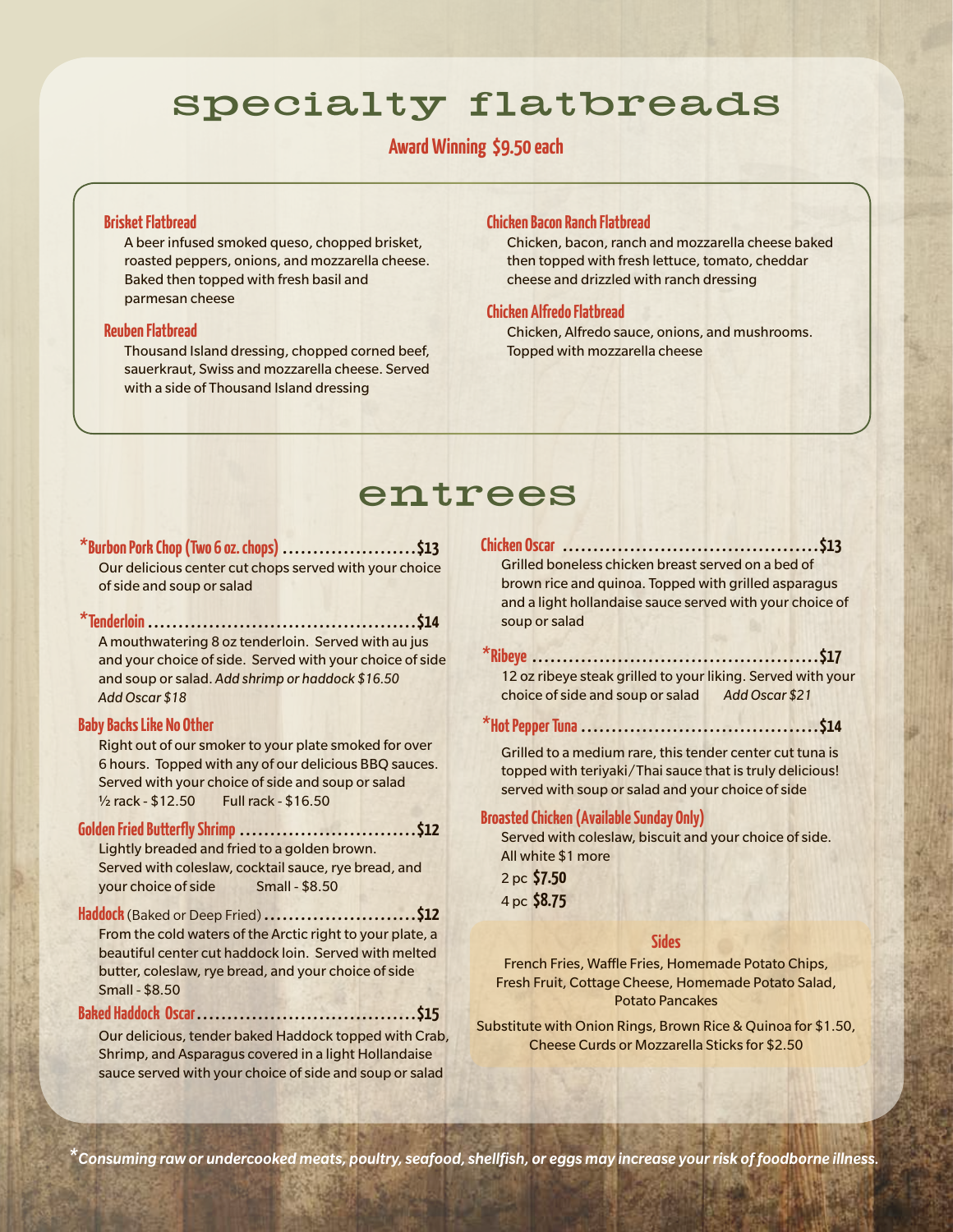# soups and salads

**Taco Salad . . \$9.50** Your choice of grilled chicken or taco meat all served in a taco bowl with lettuce, cheddar cheese, tomato, onion, black olives, served with salsa and sour cream Add a side of guacamole \$1.50

**Chef Salad . Small \$7.50 Large \$9.50** Lettuce blend, turkey, ham, cheddar cheese, sliced egg, tomato, and croutons. Served with a bread stick and your choice of dressing

**Buffalo Bacon Blu Salad . . Small \$8 Large \$10.50** Grilled or crispy chicken, served on a lettuce blend, bacon crumbles, pepper jack cheese, buffalo sauce, tomato, blue cheese crumbles, and a bread stick

**Greek Salad . . Small \$8 Large \$10.50** Grilled or crispy chicken, lettuce blend, tomatoes, onions, feta cheese, black and green olives. Served with a bread stick and Greek vinaigrette dressing

#### **Caesar Salad . . . . . . . . . . . . . . . . . . . . . .Small \$7.50 Large \$9.50**

Grilled or crispy chicken, mozzarella and fresh parmesan cheese, and croutons served on lettuce blend. Served with a bread stick

#### **Southwest Chicken Salad . . . . . . . . . . . . Small \$8 Large \$10.50**

Grilled or crispy chicken served on a lettuce blend, black beans, corn relish, tomato, pepper jack cheese and topped with southwest ranch. Served with a bread stick

### **Soup and Salad Combo \$7.50**

A small garden salad served with a cup of soup and a bread stick

*Dressing choices: ranch, southwest ranch, thousand island, french, blue cheese, italian, caesar, greek vinaigrette, raspberry vinaigrette, honey mustard*

**Soup of the day or chili Cup \$3 Bowl \$4**

## pizza

*Choice of super thin or hand tossed crust*

**12" - \$15.00 16" - \$18.00**

#### **Add one dozen wings for \$9 with any pizza purchase**

#### **The Outhouse**

Italian sausage, pepperoni, green peppers, onions, black olives, and mushrooms

#### **Mexican**

Salsa, taco meat, cheddar cheese, lettuce, tomato, onion, and black olives. Served with a side of salsa and sour cream

#### **Where's the Beef**

Tomato, roasted peppers, onions, black and green olives, mushrooms, and artichoke hearts

#### **Mac & Cheese**

Nacho cheese, mozzarella and cheddar cheese, and macaroni and cheese Add baon \$1.00

#### **Hawaiian**

Ham and pineapple

#### **Artichoke Your Heart**

Artichoke hearts, tomatoes, cream cheese, and minced garlic Add chicken \$1.00

#### **The Smoking Hen**

Grilled chicken, BBQ sauce, roasted peppers, onions, and cream cheese Add bacon \$1.00

#### **The Ass Kicker**

Italian Sausage, jalapeno peppers, onions, pepper jack cheese, and hot buffalo sauce

#### **Lumber Jack**

Italian sausage, bacon, ham, pepperoni, and grilled chicken 12" - \$17.00 16" - \$21.00

#### **Build your own pizza**

12" Cheese - \$13.00 16" Cheese \$15.00

*Pepperoni, Italian sausage, ham, grilled chicken, taco meat, bacon, mozzarella and cheddar cheese, cream cheese, pepper jack cheese, onions, green peppers, black olives, green olives, tomato, mushrooms, artichoke hearts, roasted peppers, onions, lettuce, pineapple, jalapeno peppers, and minced garlic*

*12" Extra Topping \$0.50 16" Extra Topping \$1.00*